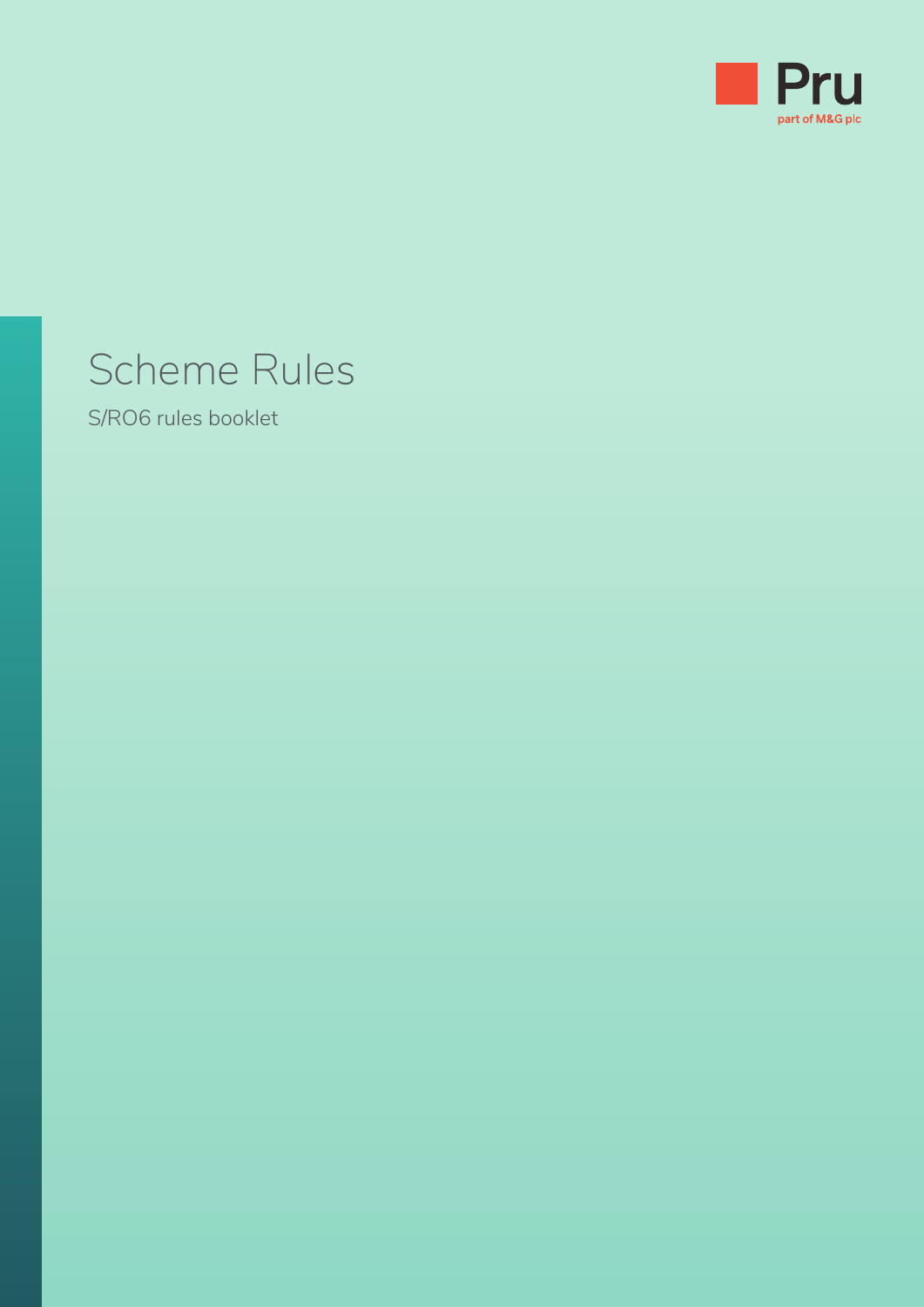# Contents

| Rule                                             |                                           | Page          |
|--------------------------------------------------|-------------------------------------------|---------------|
| 1. Scheme status, definitions and interpretation |                                           | 4             |
| 1.1                                              | Scheme status                             | 4             |
| 1.2                                              | Contracted-out Scheme                     | 4             |
| 1.3                                              | Definitions                               | 4             |
| 1.4                                              | Interpretation                            | 6             |
| 1.5                                              | Transitional protection under the Act     | 6             |
| 2. Membership and contributions                  |                                           | 6             |
| 2.1                                              | Membership                                | 6             |
| 2.2                                              | Contributions                             | 6             |
|                                                  | 3. Member benefits                        | 7             |
| 3.1                                              | Member's Account                          | 7             |
| 3.2                                              | <b>Short Service</b>                      | 7             |
| 3.3                                              | Age at which Member may take benefits     | 7             |
| 3.4                                              | Benefit crystallisation                   | 8             |
| 3.5                                              | Pension income                            | 8             |
| 3.6                                              | Pension commencement lump sum             | 8             |
| 3.7                                              | Commutation lump sum                      | $\mathcal{G}$ |
| 3.8                                              | Lump sum on grounds of serious ill-health | 9             |
| 4. Benefits on death                             |                                           | 9             |
| 4.1                                              | Lump sum benefits                         | $\mathcal{G}$ |
|                                                  | 4.2 Dependant's pension                   | 9             |
| 4.3                                              | Commutation lump sum death benefit        | 10            |
| 4.4                                              | Pension protection benefit                | 10            |
| 5. Transfers                                     |                                           | 10            |
| 5.1                                              | Transfers from the Scheme                 | 10            |
| 5.2                                              | Transfers into the Scheme                 | 10            |
| 5.3                                              | Pension Sharing Order                     | 10            |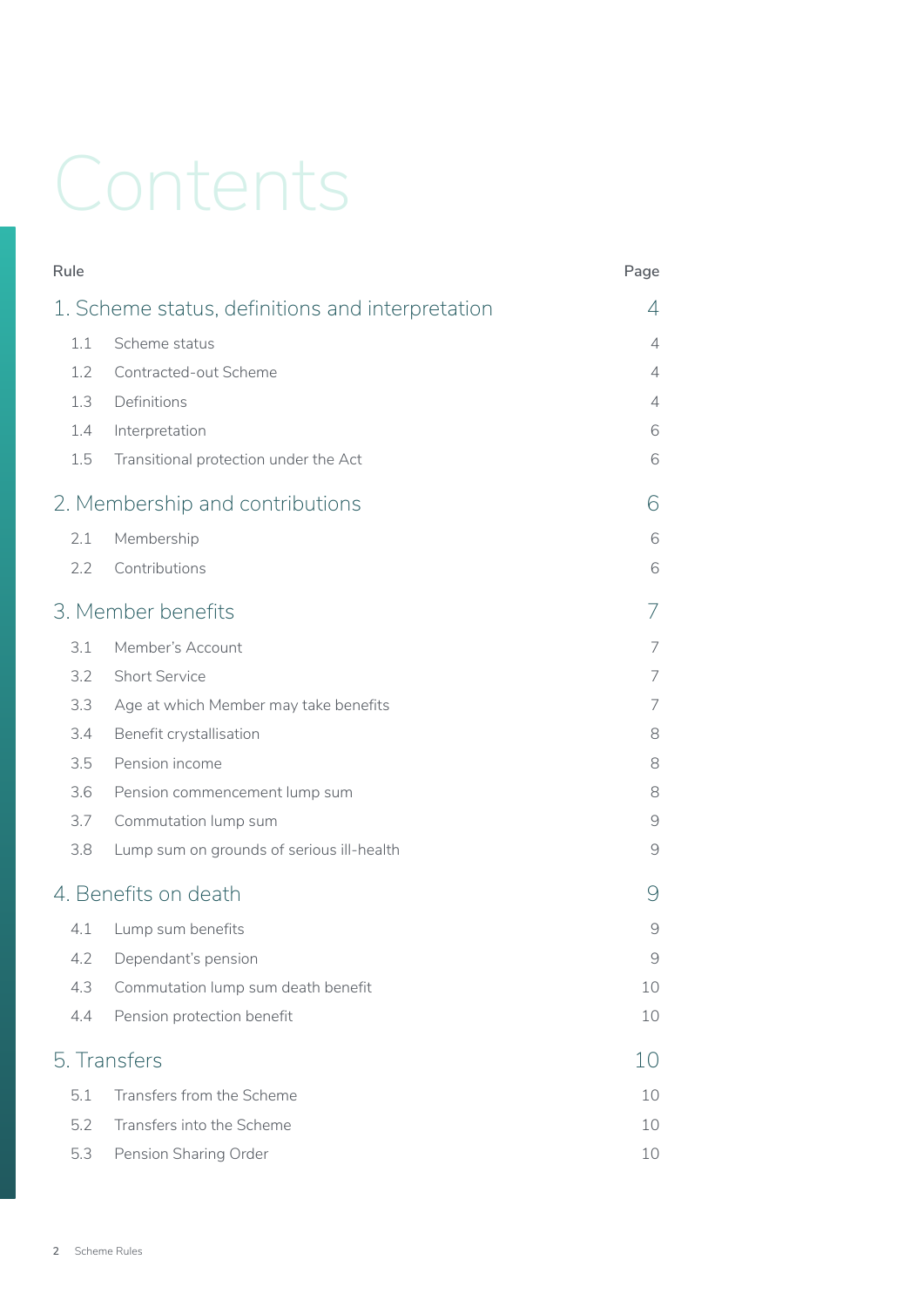| Rule                                                | Page |
|-----------------------------------------------------|------|
| 6. Participation in Scheme                          |      |
| 6.1<br><b>Admission of Employers</b>                | 11   |
| 6.2<br>Replacement of Principal Employer            | 11   |
| 6.3<br>Withdrawal of Employer                       | 11   |
| 6.4<br><b>Obligations of Employers</b>              | 11   |
| 7. Appointment, removal and resignation of Trustees |      |
| 8. Trustees' decisions                              |      |
| 9. Administration of the Scheme                     |      |
| 10. Indemnity of Trustees                           |      |
| 11. Amendment of the Rules                          |      |
| 12. Terminating and winding-up the Scheme           | 13   |
| 13. General provisions                              | 14   |
| 13.1 Rights under the Scheme                        | 14   |
| 13.2 Assignment or Surrender                        | 14   |
| Payments from the Scheme<br>13.3                    | 14   |
| 13.4<br>Beneficiary unable to act                   | 14   |
| 13.5<br>Evidence and documentation                  | 14   |
| Notice to Trustees<br>13.6                          | 14   |
| 13.7 Costs and expenses                             | 14   |
| 13.8 Surrender of benefit                           | 15   |
| Deduction and payment of tax<br>13.9                | 15   |
| 13.10 Monetary obligation owed by Member            | 15   |
| 13.11 Application of Regulations                    |      |
| 13.12 Governing Law                                 | 15   |
| Appendix – Protected Rights Rules                   | 16   |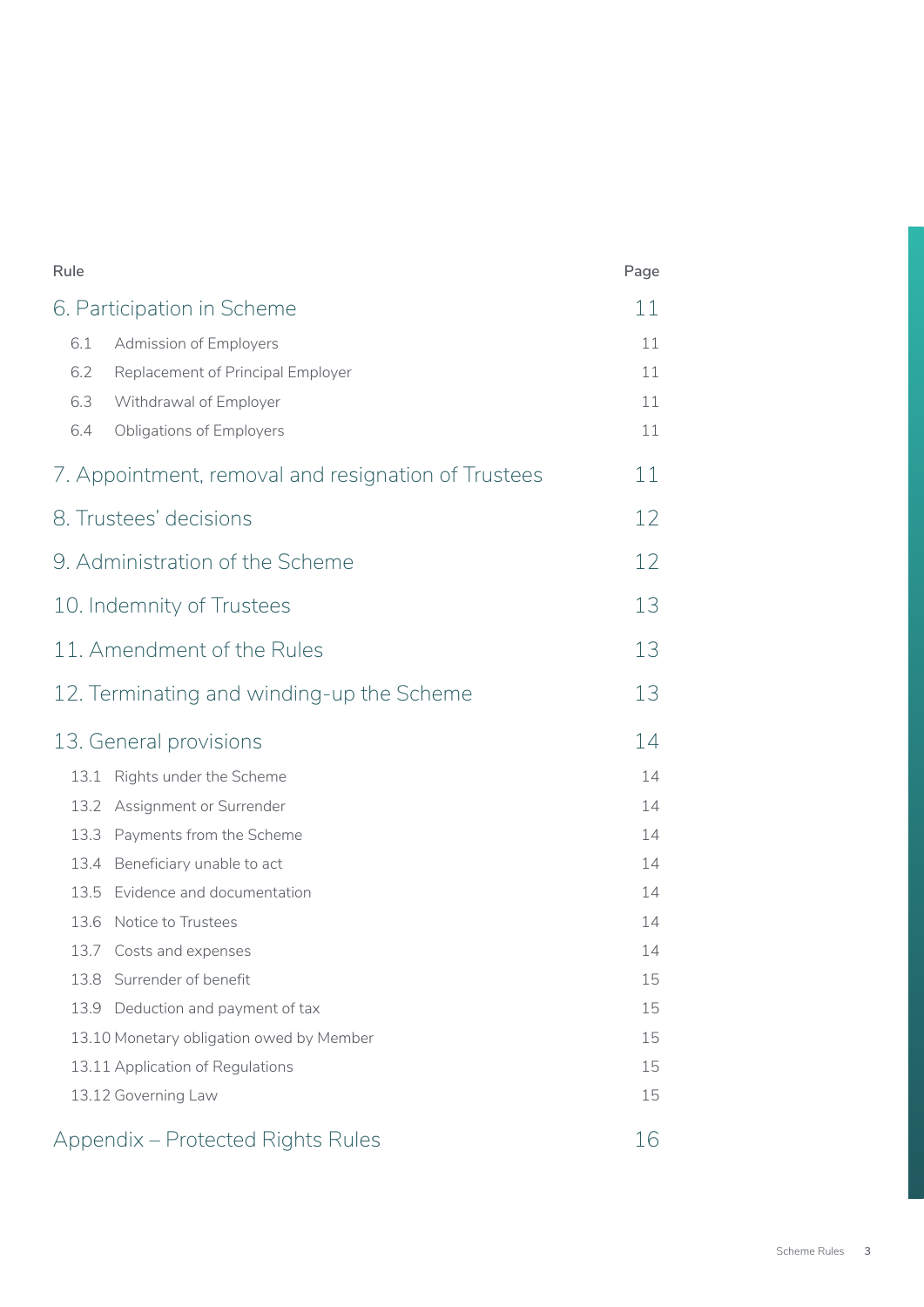### 1. Scheme status, definitions and interpretation

### **1.1 Scheme status**

The Scheme is an occupational money purchase pension scheme registered under section 153; or deemed registered under paragraph 1 Schedule 36; of the Finance Act 2004 and established under irrevocable trust.

### **1.2 Contracted-out Scheme**

The Appendix will apply if an Employer has received a contracting-out certificate under section 7 of the Pension Schemes Act in respect of the employments to which the Scheme relates, and when a Member's Account contains a Protected Rights Fund, as defined in the Appendix.

### **1.3 Definitions**

The following words have the following meanings:

**"Act"** means the Finance Act 2004.

**"Benefit Crystallisation Date"** means the date on which the Benefit Crystallisation Event is effective and benefits are tested against the Member's Lifetime Allowance in accordance with the Act.

**"Benefit Crystallisation Event"** means a benefit crystallisation event as defined in section 216 of the Act. For example, each occasion when a Member takes benefits in the form of Pension or lump sum will be a benefit crystallisation event.

**"Child"** means a natural or adopted child of the Member, where the child:

- (a) has not reached the age of 23; or
- (b) has reached that age and, in the opinion of the Trustees, was at the date of the Member's death dependent on the Member because of physical or mental impairment.

**"Civil Partner"** means a civil partner of a Member as defined in section 1 of the Civil Partnership Act 2004.

**"Corporate Trustee"** means a limited company or a partnership that acts as trustee to the Scheme.

**"Crystallised Benefits"** means any Pensions or lump sum payments that have been put into payment and tested against the Member's Lifetime Allowance in accordance with section 219 of the Act, including any benefits put into payment before 6 April 2006.

### **"Dependant"** means:

- (a) a person who was the Member's spouse or Civil Partner at the date of the Member's death;
- (b) a person who was the Member's spouse or Civil Partner when the Member first became entitled to a Pension under the Scheme;
- (c) the Member's Child; or
- (d) a person who, in the opinion of the Trustees, at the date of the Member's death:
	- (i) was financially dependent on the Member;
	- (ii) had a financial relationship with the Member that was one of mutual dependence or interdependence; or
	- (iii) was dependent on the Member because of physical or mental impairment.

Where benefits have been crystallised, dependency and any related benefits will be determined by reference to the terms of the contract governing the benefits chosen in accordance with Rule 3.5.

**"Employee"** means an individual employed by an Employer.

**"Employer"** means the Principal Employer, or any other employing entity that has been admitted to the Scheme.

**"Employer Contributions"** means contributions to the Scheme under Rule 2.2 by an Employer in respect of a Member.

**"Ex-Civil Partner"** means a former Civil Partner to whom Pension Credit Rights have been allocated under a Pension Sharing Order, agreement or equivalent provision.

**"Ex-Spouse"** means a former spouse of the Member to whom Pension Credit Rights have been allocated under a Pension Sharing Order, agreement or equivalent provision.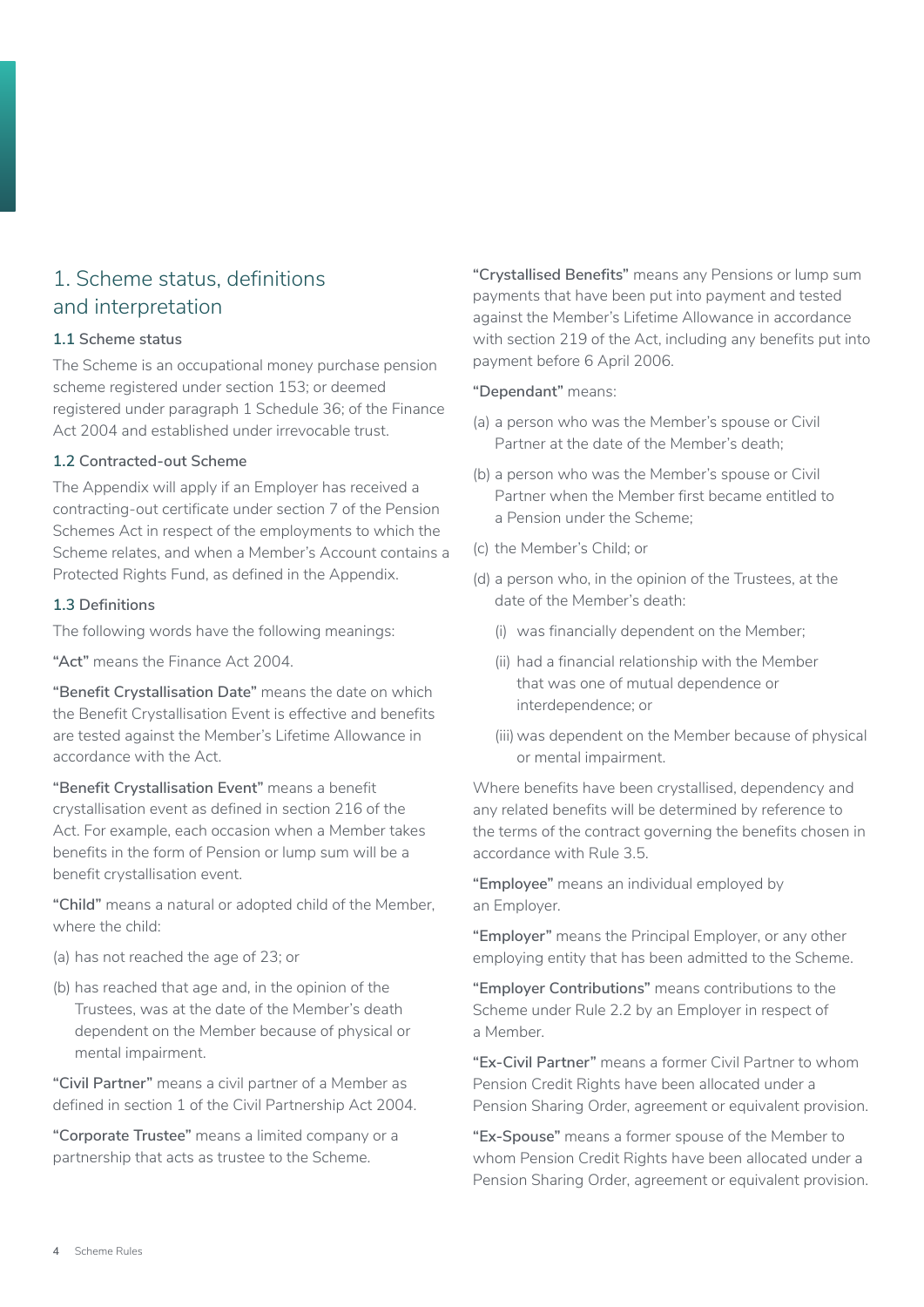**"HMRC"** means Her Majesty's Revenue and Customs.

**"Insurance Company"** means an insurance company as defined in section 275 of the Act.

**"Lifetime Allowance Charge"** means a tax charge taken in accordance with section 214 of the Act where the Member's Lifetime Allowance has been exceeded.

**"Member"** means an individual who has become a Member under Rule 2.1.

**"Member's Account"** shall have the meaning given to it in Rule 3.1.

**"Member Contributions"** means contributions to the Scheme under Rule 2.2 by the Member or by any other Person on the Member's behalf.

**"Member's Lifetime Allowance"** means the Standard Lifetime Allowance, adjusted in accordance with section 218 of the Act. The Member's Lifetime Allowance is the value of benefits that the Member can draw from all Registered Pension Schemes in his or her lifetime without triggering a Lifetime Allowance Charge.

**"Payment Schedule"** means the documentation required by section 87 of the Pensions Act.

**"Pension"** means a lifetime annuity, a scheme pension, an unsecured pension or an alternatively secured pension, all as defined in Schedule 28 of the Act.

**"Pensions Act"** means the Pensions Act 1995.

**"Pension Credit"** means a credit under section 29(1)(b) of the Welfare Reform and Pensions Act 1999.

**"Pension Credit Rights"** means rights to benefits attributable to a Pension Credit.

**"Pension Debit"** means a debit under section 29(1)(a) of the Welfare Reform and Pensions Act 1999.

**"Pension Schemes Act"** means the Pension Schemes Act 1993.

**"Pension Sharing Order"** means any order or provision as defined in either section 19 or 20 of the Welfare Reform and Pensions Act 1999.

**"Person"** means an individual or a body of persons whether or not incorporated, other than the Employer.

**"Policy"** means the contract or contracts effected between the Trustees and Prudential to secure benefits under the Scheme for the Members.

**"Principal Employer"** means a corporation, company, firm or person which established the Scheme or its successor for the time being.

**"Prudential"** means The Prudential Assurance Company Limited or any subsidiary or associated company of The Prudential Assurance Company Limited or of its ultimate holding company.

**"Qualifying Recognised Overseas Pension Scheme"**  means a qualifying recognised overseas pension scheme as defined in section 169 of the Act.

**"Registered Medical Practitioner"** means a fully registered medical person within the meaning of the Medical Act 1983 or someone with equivalent overseas qualifications.

**"Registered Pension Scheme"** means a pension scheme registered in accordance with section 153 of the Act, or deemed registered in accordance with paragraph 1 Schedule 36 of the Act.

**"Rules"** means these Rules, including any applicable appendices.

**"Scheme"** means the scheme named in the document adopting these Rules.

**"Standard Lifetime Allowance"** means the standard lifetime allowance established by the Treasury for each Tax Year under section 218 of the Act.

**"Tax Year"** means a period beginning on 6 April and ending on the following 5 April.

**"Trustees"** means the trustee or trustees of the Scheme as appointed from time to time.

**"Unauthorised Payment"** means an unauthorised payment as defined in section 160(5) of the Act.

**"Uncrystallised Benefits"** means benefits not yet put into payment and not yet tested against the Member's Lifetime Allowance in accordance with section 219 of the Act.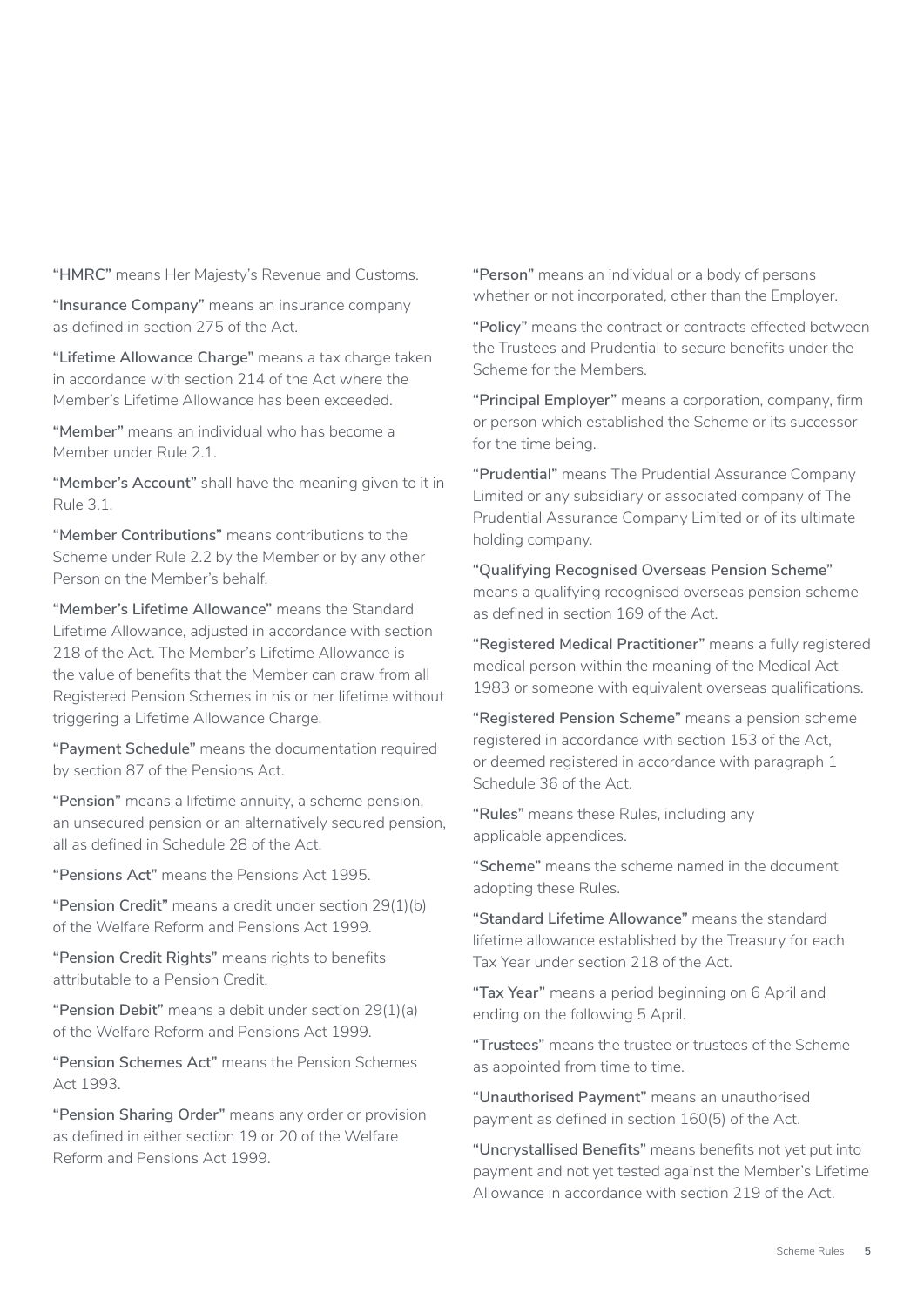### **1.4 Interpretation**

- (a) Any reference to legislation (including regulations) includes reference to the equivalent Northern Ireland legislation and includes any amendment or replacement to the legislation.
- (b) Any reference to the singular includes a reference to the plural and vice versa.
- (c) In no event will these Rules be interpreted as giving any right to the payment of an Unauthorised Payment.
- (d) A reference to "Rule" means a rule other than a section in the Appendix, if any. A reference to a "section" is to a paragraph in the Appendix, if any, unless the reference is to a statute, in which case the statute is identified.
- (e) Where the Scheme is or has been contracted-out of the State Earnings Related Pension Scheme or the State Second Pension, the Appendix will apply.

### **1.5 Transitional protection under the Act**

Where the Member is entitled to transitional protection under Schedule 36 of the Act, the Trustees may pay benefits in accordance with the provisions of Schedule 36 of the Act.

### 2. Membership and contributions

### **2.1 Membership**

- (a) In order to become a Member, an individual must:
	- (i) be under age 75;
	- (ii) be proposed as a Member by the Employer;
	- (iii) be accepted as a Member by the Trustees and the Principal Employer; and
	- (iv) make a contribution to the Scheme or a contribution must be made on his or her behalf.
- (b) No individual who is a "qualifying person" as defined in the Occupational Pension Schemes (Cross-border Activities) Regulations 2005 may remain a Member of this Scheme.

### **2.2 Contributions**

- (a) The Scheme may accept only the following contributions:
	- (i) Member Contributions; and
	- (ii) Employer Contributions.
- (b) Member Contributions will normally be made as a deduction from pay. The Employer may specify the contribution, if any, that must be paid by a Member. The Member may make additional contributions as agreed by the Trustees.
- (c) A Member may at any time direct that no further contributions will be made to his or her Member's Account.
- (d) It is the Member's responsibility to determine whether his or her contributions are entitled to tax relief or that total contributions on his or her behalf remain within the annual allowance described in the Act. Except as provided for in Rule 2.2(i) below, a contribution will not be refunded once it has been invested unless there is a legal requirement that it be returned.
- (e) Employer Contributions will be paid at the rates set out in the relevant Payment Schedule. Where an Employer wishes to reduce or terminate its contributions, it must consult Members if required to do so by the Pensions Act 2004.
- (f) Contributions may be made on behalf of a Member working overseas so long as that Member is a "seconded worker" as defined in The Occupational Pension Schemes (Cross-border Activities) Regulations 2005 or is working outside a Member State of the European Union.
- (g) Where a Member is absent due to maternity, paternity, parental responsibilities or adoption of a child, the Employer will contribute to the Scheme on his or her behalf in accordance with applicable law.
- (h) Contributions may be used to pay premiums towards a life assurance policy that provides a benefit on the Member's death to be distributed in accordance with Rule 4.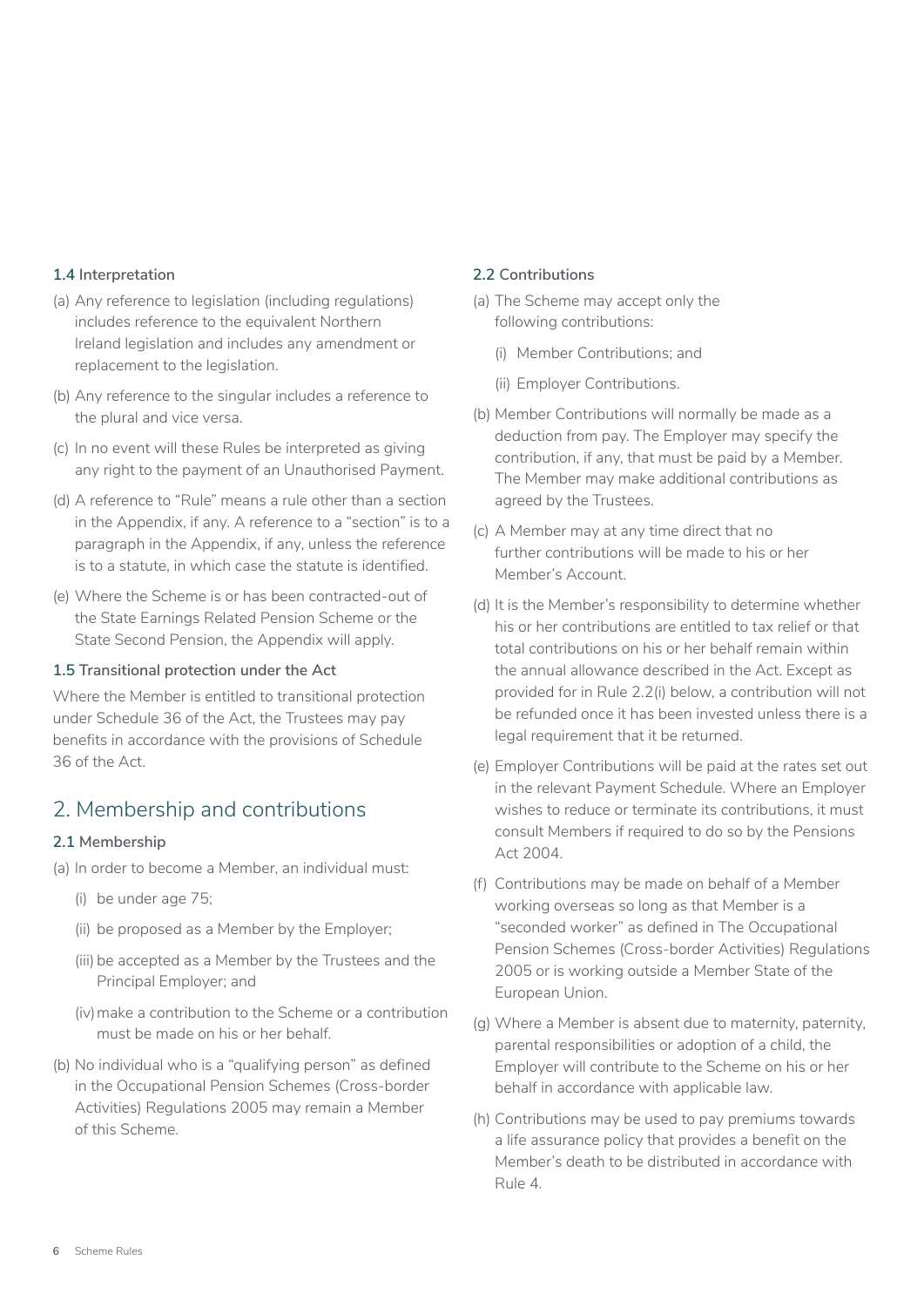- (i) The Trustees may, if permitted by law and at their absolute discretion, refund any contributions paid in error and return these to the Member or Employer as applicable.
- (j) Member Contributions and Employer Contributions must satisfy the minimum contribution levels prescribed in the Policy or any other investment contract that the Trustees have entered into to provide benefits in respect of the Members.

### 3. Member benefits

### **3.1 Member's Account**

- (a) A Member's Account is the account held for the Member in the Scheme and shall comprise the accumulated values of:
	- (i) the contributions paid to and retained in the Scheme by or in respect of the Member in accordance with Rule 2.2;
	- (ii) any transfer payment accepted by the Trustees in respect of the Member;
	- (iii) any Pension Credit Rights accepted by the Trustees in respect of the Member; and
	- (iv) any income or capital gain arising from the investment of such payments;
	- less the exclusions in Rule 3.1(b) below.

A Member's Account does not include Crystallised Benefits or any life assurance provision that the Trustees have arranged for the Member under the Scheme.

- (b) The following shall be excluded from the Member's Account:
	- (i) any expenses, charges and deductions permitted under the Policy or any other investment contract that the Trustees have entered into to provide benefits in respect of the Member; and
	- (ii) any Pension Debit arising as a result of a Pension Sharing Order.
- (c) The Trustees will apply the Member's Account to provide benefits for the Member.

### **3.2 Short Service**

- (a) A Member who has at least two years' qualifying service (as defined in section 71 of the Pension Schemes Act) will remain entitled to benefits under the Scheme.
- (b) If the Trustees agree or if the Trustees have agreed that this Rule 3.2(b) shall always apply, a Member who has less than two years' qualifying service (as defined in section 71 of the Pension Schemes Act) will remain entitled to benefits under the Scheme.
- (c) Where a Member does not have relevant accrued rights to benefits under the Scheme (as defined in section 101AA of the Pension Schemes Act) the Member may:
	- (i) if he or she has satisfied the three month condition (as defined in section 101AA of the Pension Schemes Act); or
	- (ii) if he or she has not satisfied the three month condition (as defined in section 101AA of the Pension Schemes Act) but the Trustees and the Principal Employer agree

elect to receive a cash transfer sum or a contribution refund as defined in section 101AB of the Pension Schemes Act.

If a Member makes such an election he or she will cease to be entitled to any benefits under the Scheme.

### **3.3 Age at which Member may take benefits**

- (a) The Trustees will apply the Member's Account to provide benefits for the Member on a date chosen by the Member, provided that this date is no earlier than the Member's 50th birthday (or, on or after 6 April 2010, 55th birthday).
- (b) The Trustees may, if the Member requests, put the Member's Account into payment earlier than age 50 (or, on or after 6 April 2010, age 55) in accordance with Rule 3.8 or if:
	- (i) the Trustees are satisfied that the Member is and will continue to be incapable of carrying out his or her occupation because of a physical or mental impairment; and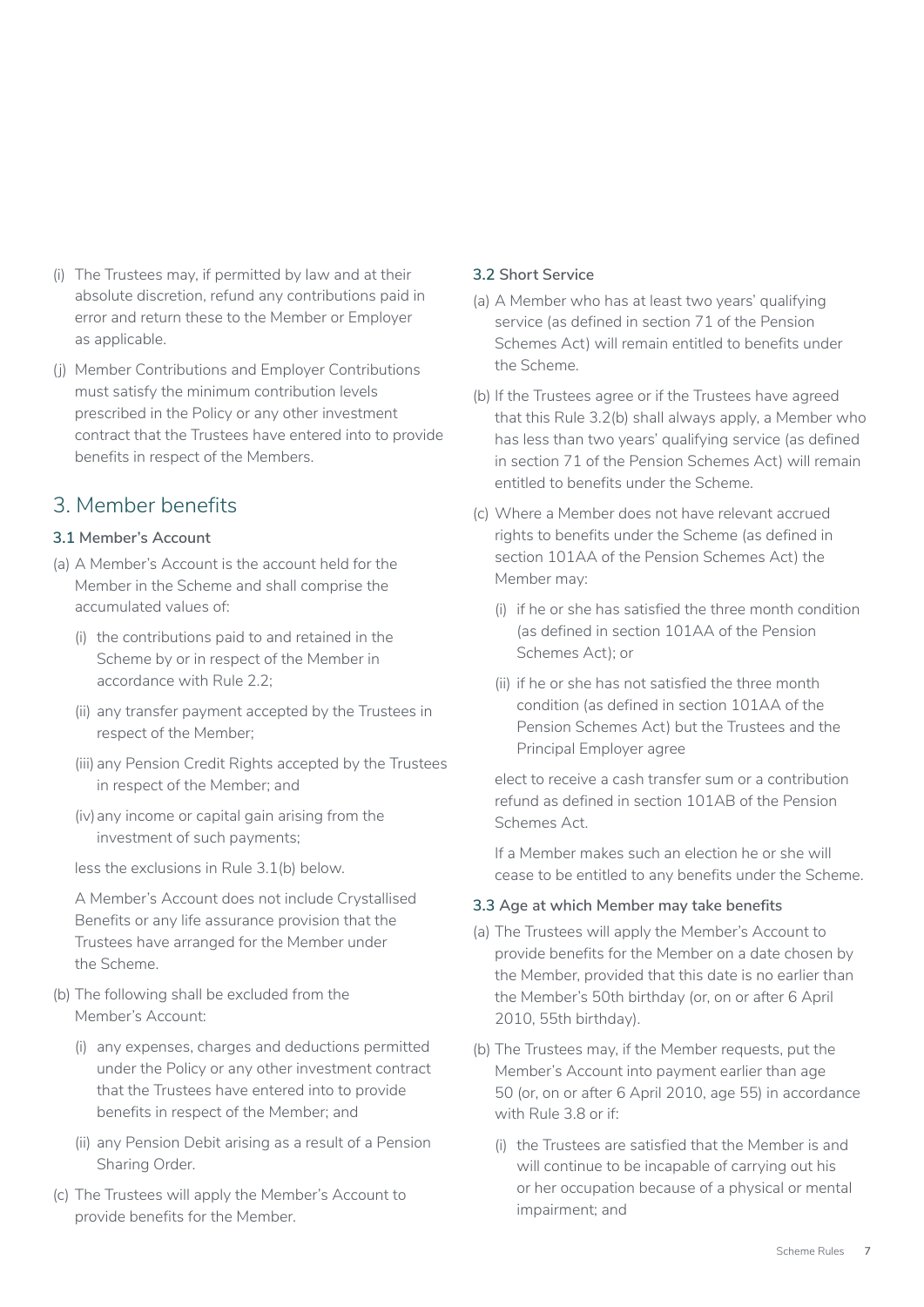(ii) the Trustees have received written evidence from a Registered Medical Practitioner confirming that the Member is and will continue to be incapable of carrying out his or her occupation because of a physical or mental impairment.

### **3.4 Benefit crystallisation**

- (a) When the Trustees apply the Member's Account to provide benefits for the Member in accordance with this Rule 3, such payment will give rise to one or more Benefit Crystallisation Events.
- (b) Before applying the Member's Account to provide any benefit, the Trustees will ask the Member to provide information in order to determine how much, if any, of the Member's Lifetime Allowance will have been used on the relevant Benefit Crystallisation Date. Where the Trustees determine that the Member's Lifetime Allowance is exceeded, a Lifetime Allowance Charge will be deducted from any crystallising amount that exceeds the Member's Lifetime Allowance.
- (c) A Member may elect to crystallise part of his or her Member's Account provided that the Trustees are able to make arrangements for the benefits to be paid in this way.
- (d) If the Member attains age 75 and has not crystallised all benefits in his or her Member's Account, the Trustees will crystallise the Member's Account and may deduct a Lifetime Allowance Charge if the Member has not provided information in accordance with Rule 3.4(b). The Trustees may at their discretion secure a Pension for the Member or a Dependant with the remaining funds. The Trustees may choose the Insurance Company and form of Pension.

### **3.5 Pension income**

(a) When the Member requests payment of benefits from his or her Member's Account in accordance with Rule 3.3, the Trustees will apply some or all of the Member's Account to provide a Pension from an Insurance Company.

- (b) A Member may choose a Pension that provides an income for his or her Dependant if the Member predeceases the Dependant. Any Dependant's pension chosen must be payable in accordance with section 167 of the Act.
- (c) A Member may choose a Pension that provides level or escalating income or income linked to investment results.
- (d) The Member may use his or her Member's Account to purchase a Pension from an Insurance Company of his or her choice.
- (e) The purchase of a Pension by or for a Member along with any pension commencement lump sum provided under Rule 3.6, will extinguish the Member's rights under the Scheme regarding the benefits so crystallised.

#### **3.6 Pension commencement lump sum**

- (a) If the Member requests, the Trustees will arrange for part of the Member's Account to be paid as a pension commencement lump sum from the Scheme when the Member becomes entitled to a Pension under Rule 3.5.
- (b) The Trustees will arrange for a pension commencement lump sum to be paid:
	- (i) when the Member's benefits crystallise as a Pension in accordance with Rule 3.4;
	- (ii) provided that the amount is not more than 25% of the amount of the Member's Account being applied to provide benefits (including the lump sum) for the Member;
	- (iii) within three months of the relevant Benefit Crystallisation Date and before the Member's 75th birthday;
	- (iv) that does not, when added to all pension commencement lump sums taken from all other Registered Pension Schemes, exceed 25% of the Standard Lifetime Allowance applicable at the time it is paid; and
	- (v) up to the amount of the unused Member's Lifetime Allowance.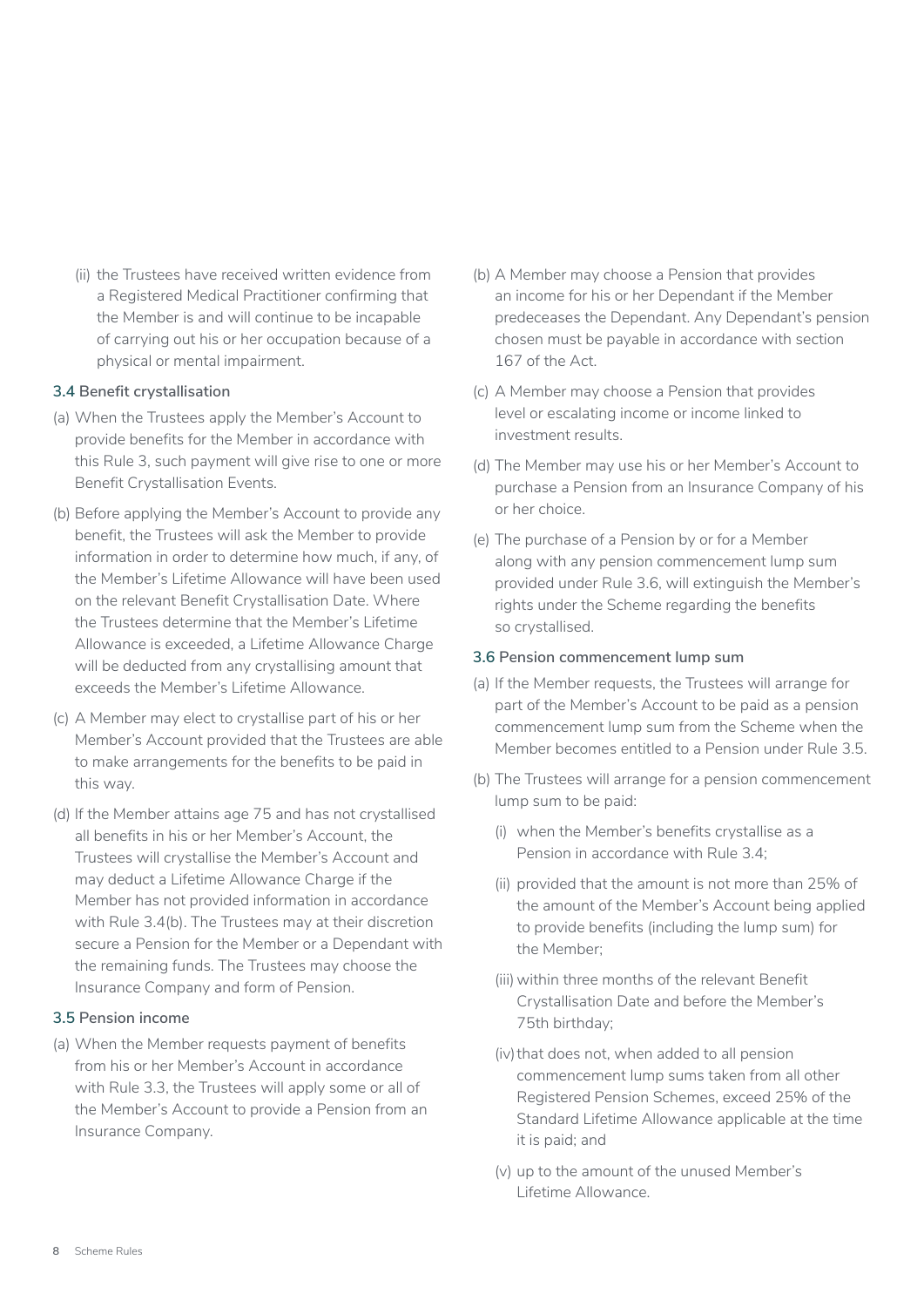### **3.7 Commutation lump sum**

The Trustees will arrange to pay the Member's Account as a commutation lump sum where:

- (a) on a date agreed or chosen by the Member for valuation for this purpose across all Registered Pension Schemes, the value of the Member's Crystallised Benefits and Uncrystallised Benefits together does not exceed 1% of the Standard Lifetime Allowance;
- (b) the lump sum extinguishes the Member's entitlement to any further benefits under the Scheme;
- (c) no commutation lump sum has been paid from any other Registered Pension Scheme under paragraph 7 Schedule 29 of the Act more than twelve months previously to the payment from this Scheme;
- (d) the Member has reached the age of 60 but has not reached the age of 75; and
- (e) the Member has all or part of his or her Member's Lifetime Allowance available at the time the lump sum crystallises.

#### **3.8 Lump sum on grounds of serious ill-health**

The Trustees will pay the Member's Account as a serious ill-health lump sum where:

- (a) the Trustees have received written evidence from a Registered Medical Practitioner confirming that the Member is expected to live for less than one year;
- (b) the Member has all or part of his or her Member's Lifetime Allowance available at the time the lump sum crystallises;
- (c) the lump sum extinguishes the Member's entitlement to any further benefits under the Scheme; and
- (d) the lump sum is paid before the Member's 75th birthday.

### 4. Benefits on death

#### **4.1 Lump sum benefits**

- (a) The Trustees may pay all or some of the Member's Account, and the proceeds of any life assurance policy applicable to the Member under Rule 2.2(h), as a lump sum to or for the benefit of any one or more of the following in such proportions as the Trustees decide:
	- (i) any Person nominated by the Member in writing to the Trustees;
	- (ii) the Member's surviving spouse or Civil Partner and any children and remoter issue of any of them;
	- (iii) the Member's parents and grandparents;
	- (iv) the Member's Dependants;
	- (v) the Member's or his or her surviving spouse's or Civil Partner's brothers and sisters (including halfbrothers and half-sisters) and their spouses and any children or remoter issue of any of them;
	- (vi) the Member's or his or her surviving spouse's or Civil Partner's aunts and uncles (including halfaunts and half-uncles) and their spouses and any children or remoter issue of any of them;
	- (vii) any Person entitled under the Member's will to any interest in the Member's estate;

(viii) any other Person; or

(ix) the Member's estate.

In this Rule 4.1, a relationship acquired by legal adoption is as valid as a blood relationship.

(b) The Trustees will normally pay any lump sum within two years of the Member's death in order to avoid tax charges.

#### **4.2 Dependant's pension**

The Trustees may apply all or part of the Member's Account, and the proceeds of any life assurance policy applicable to the Member under Rule 2.2(h), to provide for one or more Dependant's pensions in accordance with the Act.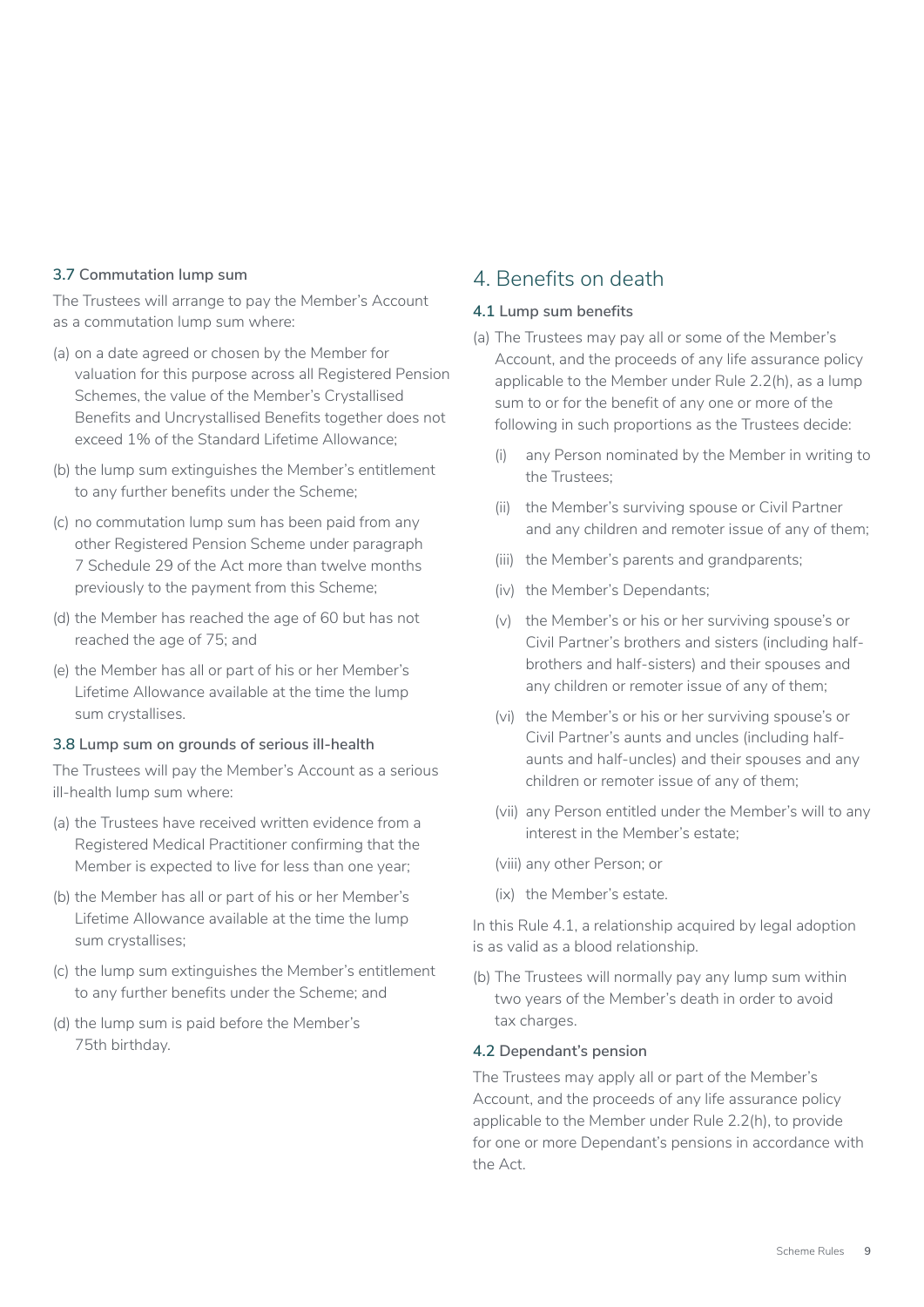### **4.3 Commutation lump sum death benefit**

The Trustees may pay a commutation lump sum death benefit where:

- (a) the Member had not reached age 75 at the date of the Member's death;
- (b) the value of the Dependant's pension does not exceed 1% of the Standard Lifetime Allowance; and
- (c) the lump sum extinguishes the Dependant's entitlement to any further death benefits in respect of the Member under the Scheme.

The Trustees must pay any commutation lump sum death benefit to the Dependant prior to the date that would have been the Member's 75th birthday.

### **4.4 Pension protection benefit**

Where the Trustees have chosen a Pension for the Member that includes a lump sum on death of the Member, that lump sum will be paid in accordance with Rule 4.1.

### 5. Transfers

### **5.1 Transfers from the Scheme**

- (a) A Member who has satisfied the three month condition (as defined in section 101AA of the Pension Schemes Act) may direct the Trustees to transfer the Member's Account to another pension scheme so long as the transfer constitutes a recognised transfer under section 169 of the Act.
- (b) The transfer must be made in accordance with the Act.
- (c) The Member may withdraw a request for transfer by giving the Trustees notice in writing to that effect but may not withdraw a request after the Trustees have disinvested the Member's Account except on terms agreed with the Trustees. A Member who has withdrawn a request may make another request for a transfer.
- (d) If the Trustees agree, the Member may elect under this Rule 5.1 for different parts of the Member's Account to be transferred to more than one Registered Pension Scheme or Qualifying Recognised Overseas Pension Scheme.
- (e) The Member and his or her Dependants will cease to be entitled to benefits under the Scheme in respect of any rights transferred in accordance with this Rule 5.1 and the Trustees will be discharged from any obligation to provide benefits in respect of those transferred rights.
- (f) A Member may elect to transfer part of his or her Member's Account provided that the Trustees are able to make arrangements for such a transfer.
- (g) The Trustees may transfer a Member's Account to another Registered Pension Scheme without the consent of the Member where permitted by law provided all the relevant conditions under the law are satisfied.

### **5.2 Transfers into the Scheme**

- (a) The Trustees may, at the written request of the Member or an Employer and with the consent of Prudential, accept a transfer payment representing the value of the Member's rights (including any Pension Credit Rights) under another Registered Pension Scheme, a Qualifying Recognised Overseas Pension Scheme, or any other source permitted by HMRC.
- (b) A transfer payment is not a relievable pension contribution under section 188 of the Act.
- (c) The Trustees may accept a transfer without the Member's written request where the Member's consent to that transfer is not required by law, provided that all the relevant conditions under the law are satisfied.
- (d) The transfer must be made in accordance with the Act.

### **5.3 Pension Sharing Order**

- (a) If a Pension Sharing Order is made against a Member's benefits under the Scheme and his or her Ex-Spouse or Ex-Civil Partner is awarded a Pension Credit, the Pension Sharing Order will be implemented by a transfer of the Pension Credit to another Registered Pension Scheme or a Qualifying Recognised Overseas Pension Scheme.
- (b) The Member may transfer a Pension Credit in respect of the Member to the Member's Account where the Trustees and Prudential agree to the transfer.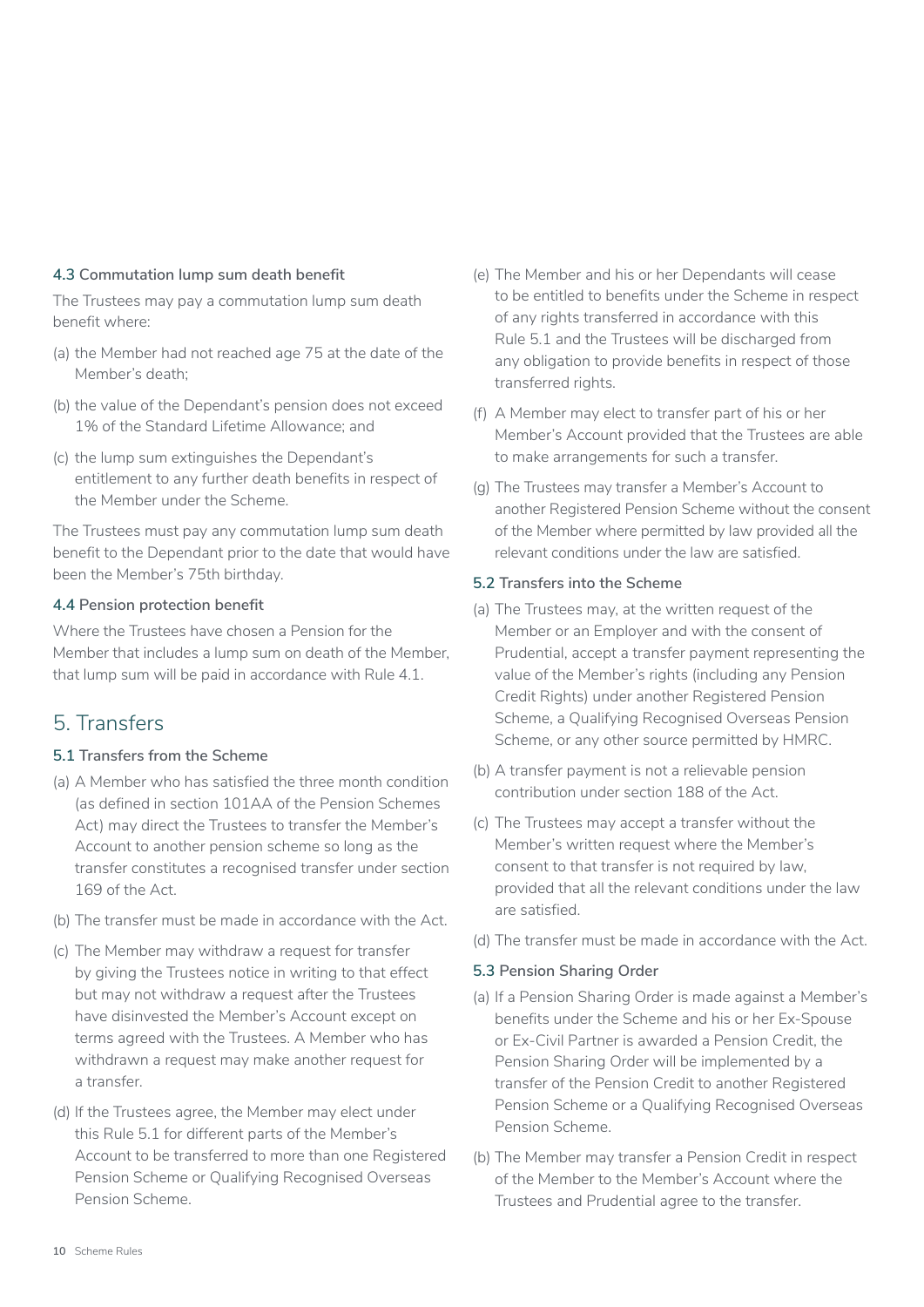### 6. Participation in Scheme

### **6.1 Admission of Employers**

An employing entity may be admitted as an Employer if:

- (a) the Principal Employer agrees to the employing entity's admission; and
- (b) the employing entity agrees by deed to comply with the Rules.

### **6.2 Replacement of Principal Employer**

The Principal Employer may be replaced if:

- (a) the Principal Employer and the prospective principal employer consent by deed; or
- (b) the Principal Employer ceases trading, is dissolved or otherwise ceases to exist, commences liquidation proceedings or a creditor presents a petition for its winding-up, or is deemed to have been withdrawn from the Scheme under Rule 6.3, and the prospective principal employer agrees with the Trustees by deed to act as Principal Employer in accordance with the Rules.

### **6.3 Withdrawal of Employer**

- (a) An Employer may withdraw from the Scheme by giving the Trustees written notice of its intention to do so.
- (b) The Trustees may deem the Employer to have withdrawn from the Scheme where:
	- (i) the Employer has failed to comply with its obligations under the Rules;
	- (ii) the Employer has ceased trading, has been dissolved or otherwise ceased to exist, has commenced liquidation proceedings or a petition to wind-up the Employer has been presented; or
	- (iii) the Employer's continued participation in the Scheme prejudices the Scheme's status as a Registered Pension Scheme.
- (c) Where an Employer has withdrawn or has been deemed to have withdrawn from the Scheme, but the Scheme is not being wound-up in accordance with Rule 12, the Trustees may:
- (i) notify Members who are employed by the Employer that they may exercise their rights under Rule 3.2 and Rule 5.1; or
- (ii) transfer the Member's Account to another Registered Pension Scheme in accordance with Rule 5.1(g).

### **6.4 Obligations of Employers**

Each Employer will provide such information to the Trustees as is required by law or that the Trustees may reasonably require in order to administer the Scheme.

### 7. Appointment, removal and resignation of Trustees

**7.1** The minimum number of Trustees is normally two. Alternatively, one or more Corporate Trustees may be appointed instead of or in addition to individual trustees. Where one Corporate Trustee has been appointed, references to Trustees in these Rules should be read as references to that Corporate Trustee.

**7.2** The Principal Employer may at any time by deed appoint or remove a Trustee. The Principal Employer will notify the continuing Trustees when it exercises this power.

**7.3** The power to appoint Trustees vests in the Trustees alone if the Principal Employer:

- (a) goes into liquidation, ceases to exist, or is deemed to have been withdrawn from the Scheme under Rule 6.3, and is not replaced under Rule 6.2; or
- (b) has by deed transferred powers of appointment to the Trustees alone.

**7.4** If sections 241-243 of the Pensions Act 2004 apply to the Scheme, the Trustees shall put in place such procedures as they from time to time determine in consultation with the Principal Employer for the appointment of member-nominated trustees or directors, in accordance with the Pensions Act 2004.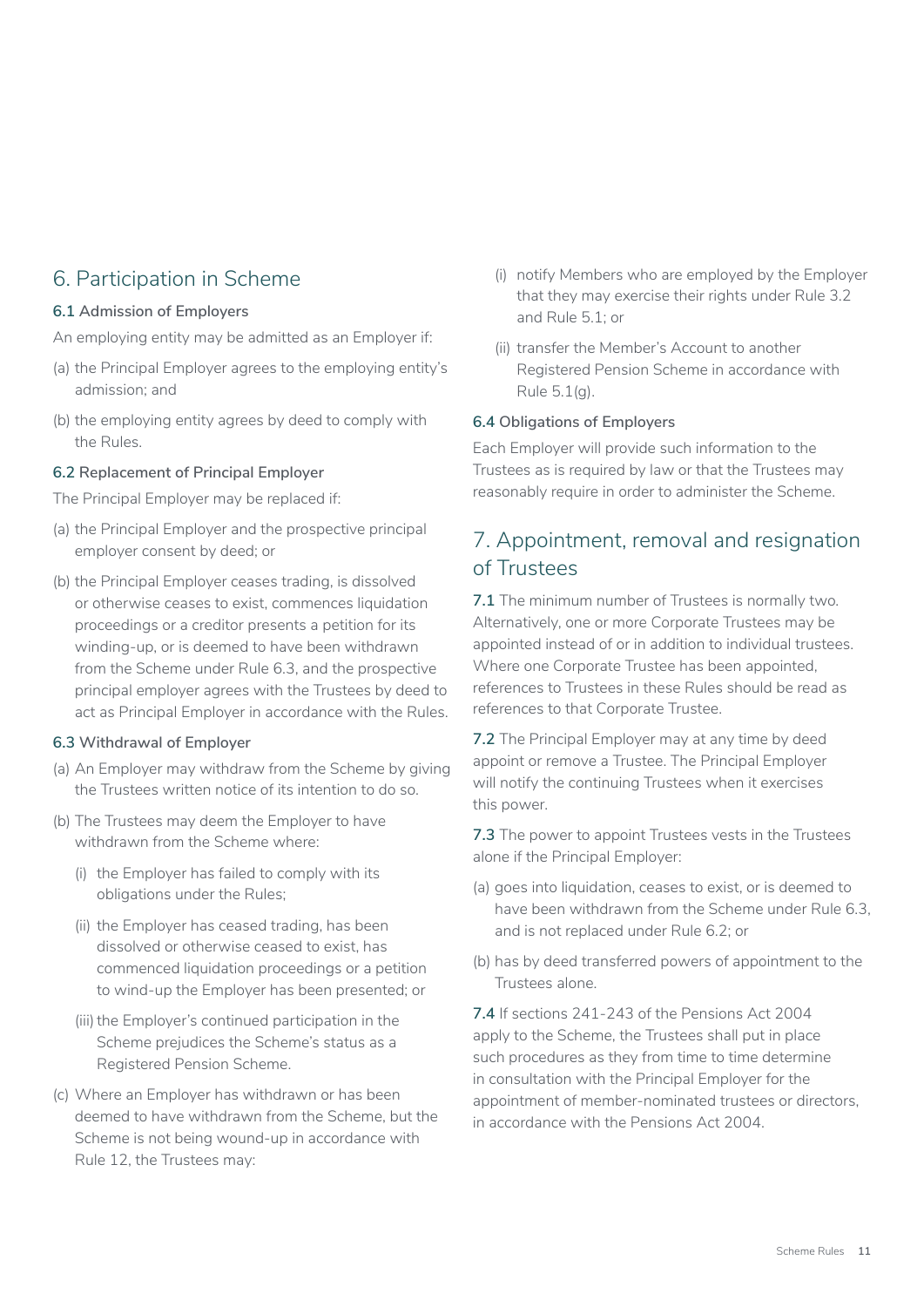**7.5** A Trustee may resign as a Trustee by giving written notice to the Principal Employer and to any remaining Trustees. Where there is no Principal Employer, notice to remaining Trustees and Employers, if any, is sufficient. The notice will become effective at the end of the notice period which shall be one month or such other period as may be agreed with the Principal Employer and the remaining Trustees. If, as a result of this resignation, the number of Trustees falls below the minimum number of Trustees described in Rule 7.1, a new Trustee will be appointed in accordance with Rule 7 as soon as practicable.

**7.6** If a Trustee is disqualified from acting as a Trustee under the Pensions Act he or she will be automatically removed from office.

### 8. Trustees' decisions

**8.1** The Trustees may resolve in writing that they will transact business at meetings when a specified quorum is present and for decisions to be made either unanimously or by a simple or special majority of the Trustees voting at a meeting. If no resolution is made, decisions will be made by a simple majority of the Trustees voting at a meeting.

**8.2** The Trustees may decide how their meetings are to be conducted. These meetings may be held in person or by electronic means such as by telephone. Notice of meetings shall be given in accordance with section 32 of the Pensions Act. Any minutes signed by the chairman of the meeting of which they are a record (or at which they are approved) will be treated as conclusive evidence of what happened at the meeting except where there is an obvious error. A written resolution signed by all the Trustees (whether as one document or as several documents setting out materially the same resolution) is a valid resolution of the Trustees whether or not approved at a meeting.

**8.3** No decision or exercise of a power or discretion by the Trustees shall be invalidated or questioned on the grounds that the Trustees had a direct or other personal interest in the making or result of a decision or in the exercise of a power or discretion. This Rule 8.3 applies in addition to and separately from section 39 of the Pensions Act.

### 9. Administration of the Scheme

**9.1** The Trustees have all powers necessary for proper administration of the Scheme, and may exercise their powers without the consent of the Employers or Members except where such consents are required by law or the Rules.

**9.2** The Trustees may by resolution delegate or subdelegate any of their powers, duties and discretions as they consider appropriate to such persons as the Trustees may from time to time determine, in accordance with the Rules and relevant legislation. The Trustees may impose such conditions and restrictions and agree such written terms of reference as they think prudent in the circumstances.

**9.3** The Trustees have the power to determine whether or not any Person is entitled to any payment of benefit in accordance with these Rules.

**9.4** The Trustees will invest all contributions (except those invested pursuant to Rule 2.2(h)) in an investment vehicle offered by Prudential, unless Prudential agrees otherwise.

**9.5** The Trustees, after consultation with the Principal Employer, may appoint and obtain the advice of an actuary, auditor, legal adviser or other professional adviser, upon whose advice they are entitled to rely. The Principal Employer will be responsible for all reasonable expenses in connection with any such appointment. The terms of all such appointments shall comply with section 47 of the Pensions Act. The Trustees will not be chargeable or accountable in respect of any matter or thing made, done or omitted by the Trustees in the administration of the Scheme upon advice so obtained.

**9.6** The Trustees have the power to determine any dispute. If section 50 of the Pensions Act applies, the Trustees will adopt and operate an internal disputes resolution procedure. Any doubt or dispute concerning the interpretation of the Rules or a question of fact will be determined conclusively by the Trustees.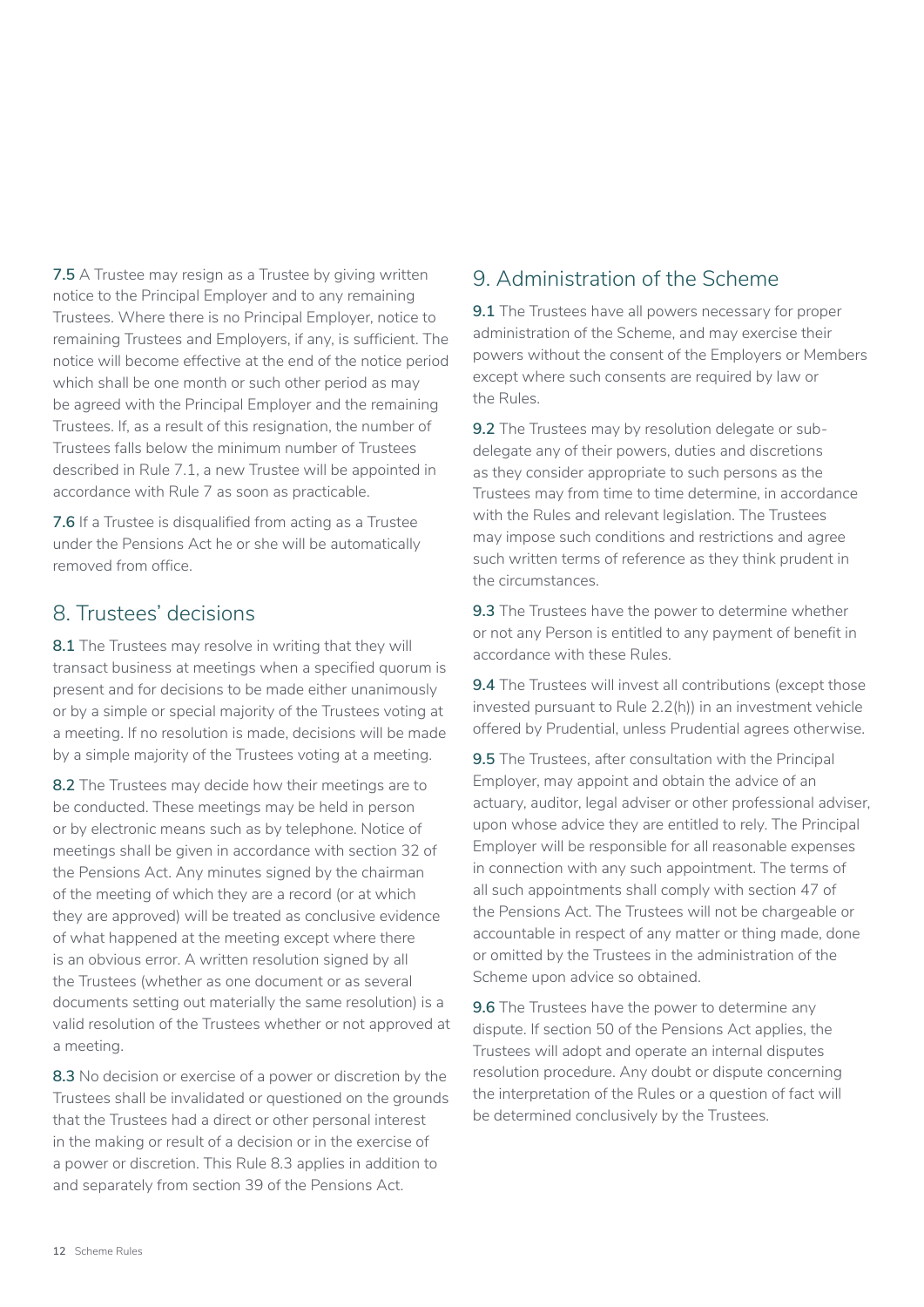**9.7** The Trustees will arrange for a complete record of all Persons entitled to benefit under the Scheme to be kept and will record all matters necessary for the proper administration and management of the Scheme in accordance with the Pensions Act and other applicable requirements.

**9.8** The Trustees will provide information concerning the Scheme to Members, to HMRC and to any other relevant authority in accordance with relevant legislation.

### 10. Indemnity of Trustees

**10.1** The Trustees shall not be liable for the consequences of any act or failure to act in connection with the Scheme (whether his or her own or that of another Person or an Employer). So far as permitted by law, the Trustees shall be indemnified by the Principal Employer for any and all liabilities and expenses incurred in the exercise of their duties as Trustees, save where the liabilities or expenses incurred are due to the Trustees' wilful neglect or default, fraud or breach of trust.

**10.2** The Trustees may purchase an insurance policy from an authorised insurer to insure against any liabilities and expenses. The premium for this insurance policy shall be paid by the Principal Employer or if the Principal Employer declines to do so, by the Trustees. For the avoidance of doubt, the premiums may not be paid from Members' Accounts.

### 11. Amendment of the Rules

Subject to section 67 of the Pensions Act, the Trustees and the Principal Employer may together at any time by deed change all or any of the Rules. The Trustees alone may amend the Rules by deed if the Principal Employer:

- (a) goes into liquidation, ceases to exist, or is deemed to have been withdrawn from the Scheme under Rule 6.3, and is not replaced under Rule 6.2; or
- (b) has by deed transferred power to amend the Rules to the Trustees alone.

The Trustees shall notify each Member of any such amendment in writing to the extent required by law.

### 12. Terminating and winding-up the Scheme

**12.1** The Scheme will (subject to Rule 12.7) terminate when:

- (a) the Principal Employer gives written notice to the Trustees that it wishes the Trustees to wind-up the Scheme; or
- (b) the Principal Employer ceases trading, is dissolved or otherwise ceases to exist, commences liquidation proceedings or a creditor presents a petition for its winding-up, or it is deemed to have been withdrawn from the Scheme under Rule 6.3. However, this Rule 12.1(b) will not apply if a new Principal Employer is appointed under Rule 6.2.

When the Scheme terminates, the Trustees will windup the Scheme in accordance with this Rule 12.

**12.2** The Trustees will commence winding-up the Scheme on such date as the Trustees shall determine.

**12.3** Any fees, costs, charges or expenses of or incidental to the winding-up of the Scheme will be paid by the Employers.

**12.4** The Trustees will arrange that ownership of any pension in payment under the Scheme be assigned or transferred into the name of the Member or Dependant to whom it is being paid.

**12.5** In respect of Members whose benefits have not yet crystallised, the Trustees will notify each Member of his or her rights to transfer his or her Member's Account under Rule 5.1 and provide to the Member any information relevant to the Member's Account that is required by law. If a Member does not choose to transfer his or her Member's Account under Rule 5.1, the Trustees may transfer the Member's Account to another Registered Pension Scheme without the consent of the Member where permitted by law provided all the relevant conditions under the law are satisfied.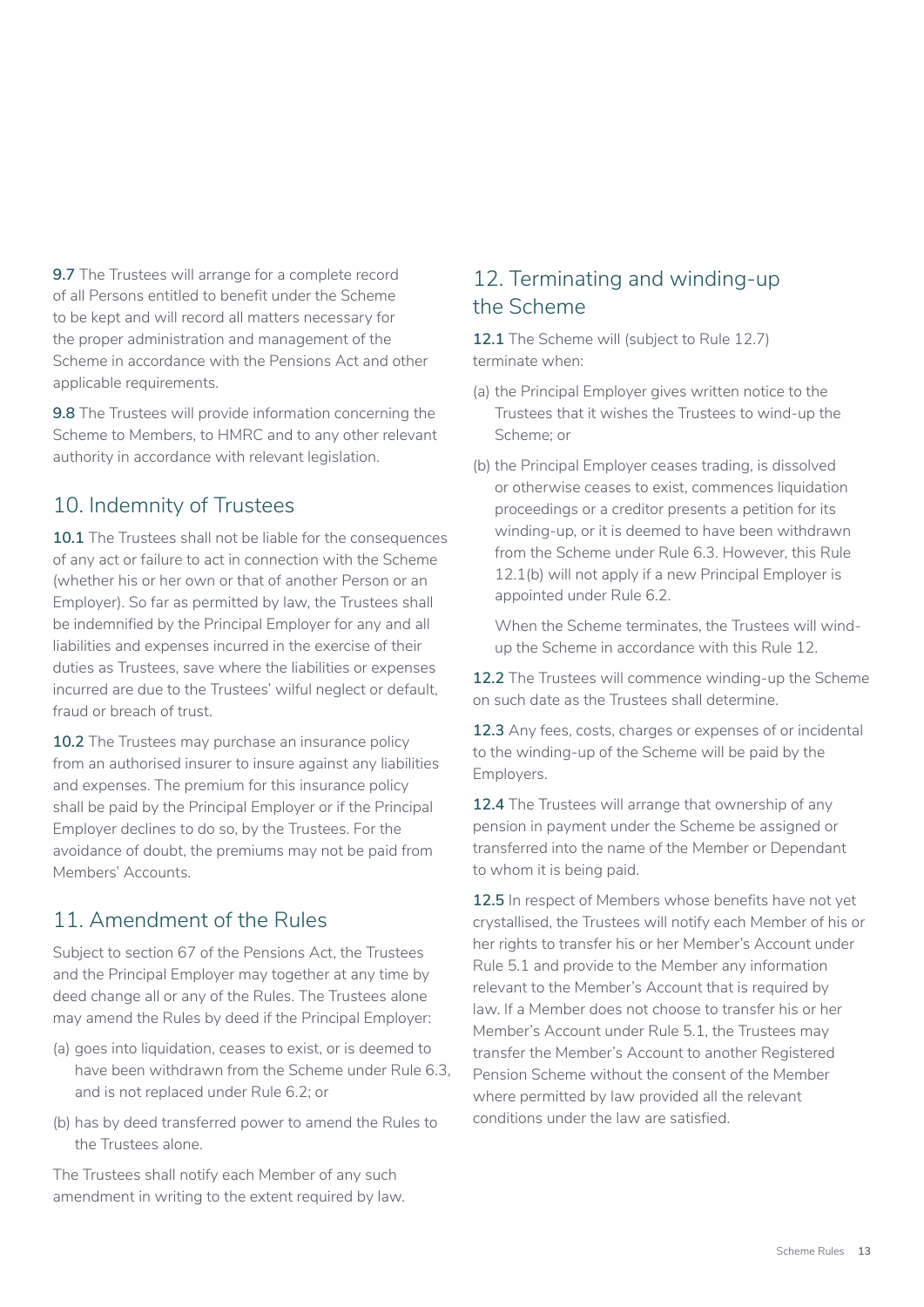**12.6** Trustees may pay the Member's Account to the Member as a lump sum where:

- (a) all or part of the Member's Lifetime Allowance is available;
- (b) the payment extinguishes the Member's entitlement to any further benefits under the Scheme;
- (c) the payment is made before the Member's 75th birthday; and
- (d) the lump sum does not exceed 1% of the Standard Lifetime Allowance for the Tax Year in which it is paid.
- **12.7** The Trustees may delay wind-up, and instead:
- (a) enter into such arrangements as they see fit for the continuance of the Scheme (or part of it); or
- (b) stop admitting new members to the Scheme (or part of it) but continue to accept contributions from and in respect of existing Members; or
- (c) stop admitting new members to the Scheme (or part of it) and stop accepting contributions from and in respect of existing Members.

If the Trustees choose to exercise their discretion to delay wind-up, they may at any time subsequently resolve that the Scheme be wound-up.

### 13. General provisions

### **13.1 Rights under the Scheme**

An individual's rights under the Scheme are limited to those given under the documents governing the Scheme, including these Rules.

### **13.2 Assignment or Surrender**

No benefits secured with or arising from the Scheme may be assigned or surrendered except:

- (a) to the extent necessary to comply with a Pension Sharing Order;
- (b) in accordance with section 91 of the Pensions Act; and
- (c) in accordance with Rule 13.8.

#### **13.3 Payments from the Scheme**

All benefits under the Scheme are payable in Sterling or any replacement currency adopted by the United Kingdom government.

#### **13.4 Beneficiary unable to act**

If the Trustees on advice of a Registered Medical Practitioner consider that an individual to whom a benefit is due to be paid is not physically or mentally capable, the Trustees may exercise any option under the Rules on behalf of that individual. The Trustees may arrange that the benefit payment, instead of being made to that individual, will be made for the maintenance of that individual and/or any of that individual's Dependants. Any payment made in accordance with this provision will discharge the Trustees from any obligation to provide the benefits to which it relates.

#### **13.5 Evidence and documentation**

The Trustees may require any Member or any other Person to whom benefits are payable under the Scheme to produce any evidence or information which the Trustees reasonably require. If the Member or the other Person does not produce the required evidence or information, the Trustees may withhold payment of any benefit to which it is relevant until it is produced, or deduct tax charges or penalties at the highest rate allowed in legislation.

### **13.6 Notice to Trustees**

Where these Rules give a Member or other Person a choice which must be notified to the Trustees, the Trustees may impose requirements on the period or form of the notice to be given by the Member or other Person.

#### **13.7 Costs and expenses**

All costs and expenses incurred in connection with the management and administration of the Scheme shall be paid by the Principal Employer or by the Employers in proportion to their contributions (or in such other proportions as the Principal Employer shall determine and confirm to the other Employers).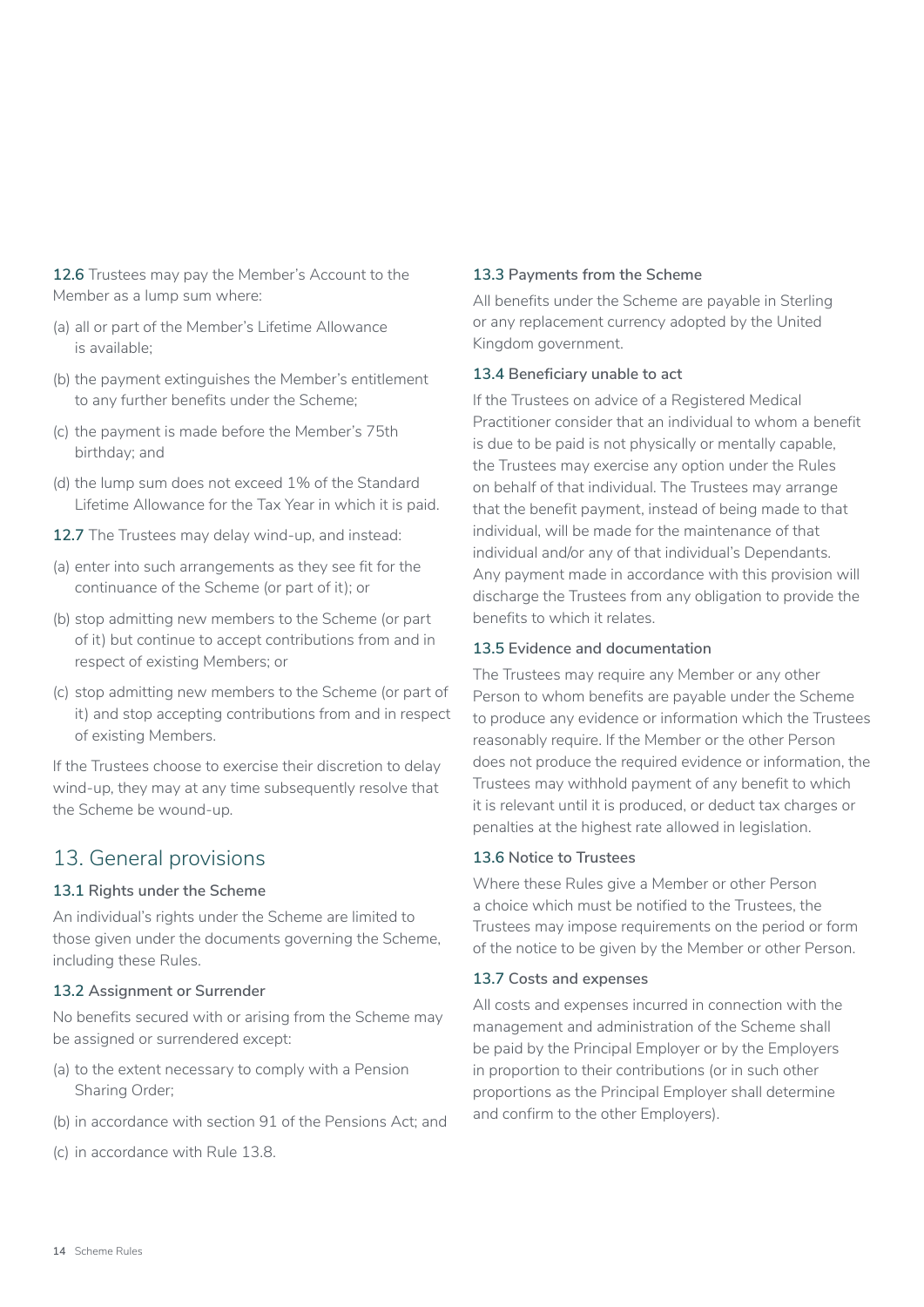#### **13.8 Surrender of benefit**

If the Member registers, or notifies the Trustees in writing, that he or she intends to register for enhanced transitional protection under Schedule 36 of the Act, the Trustees shall have discretion to surrender the relevant excess under paragraph 12(5) of that Schedule.

#### **13.9 Deduction and payment of tax**

Prior to payment, the Trustees are entitled to deduct from the Member's Account a sum equal to any charge, tax, levy, fee or duty for which the Trustees are or may become liable in respect of that Member's benefits.

#### **13.10 Monetary obligation owed by Member**

An Employer or the Trustees may exercise a charge or lien on or set-off against an individual's accrued right or entitlement to a benefit for the purpose of discharging a monetary obligation due to the Employer or the Scheme and arising out of a criminal, negligent or fraudulent act or omission of that individual, or where applicable a breach of trust by that individual under the Scheme to the extent permitted by section 91 of the Pensions Act.

#### **13.11 Application of Regulations**

For the avoidance of doubt, The Registered Pension Schemes (Modification of the Rules of Existing Schemes) Regulations 2006 do not apply.

#### **13.12 Governing Law**

The Scheme will be governed in accordance with the laws of the jurisdiction that governs documents establishing the Scheme.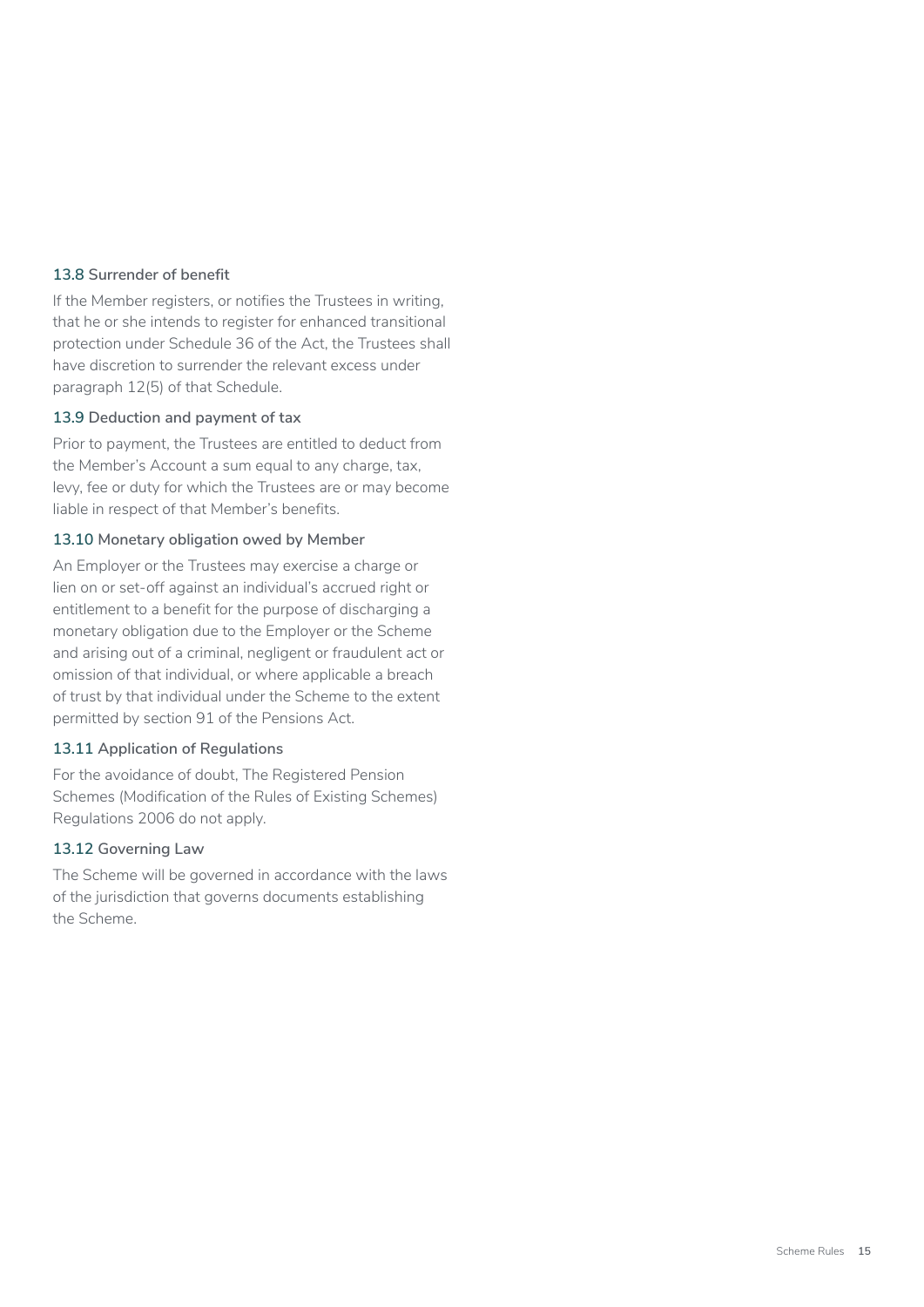## Appendix – Protected Rights Rules

### 1. Introduction and definitions

**1.1** The Scheme has been a contracted-out occupational pension scheme under the Pension Schemes Act and holds Protected Rights Funds in respect of all or some of its Members.

**1.2 "Minimum Payments"** means contributions equalling the flat-rate percentage of earnings for the purposes of section 42A of the Pension Schemes Act.

**"Non-Protected Rights Fund"** means that part of the Member's Account that is not attributable to a Protected Rights Fund.

**"Protected Payments"** means the payments made to the Protected Rights Fund in respect of the Member and listed in section 2.1 of this Appendix.

**"Protected Pension"** means a pension provided from a Member's Protected Rights Fund.

**"Protected Rights Fund"** means that part of the Member's Account attributable to Protected Payments and any income or capital gain arising from the investment of those payments. The Trustees will identify each Member's Protected Rights Fund separately from his or her Non-Protected Rights Fund.

**"Safeguarded Rights"** means the Member's rights to benefits attributable to contracted-out rights resulting from a Pension Credit under section 68A of the Pension Schemes Act.

### **1.3 This Appendix controls use of the Protected Rights Fund and Safeguarded Rights**

The provisions of this Appendix apply only to the Protected Rights Fund and, where stated, Safeguarded Rights. In relation to the Member's Protected Rights Fund and Safeguarded Rights, the provisions of this Appendix override any contrary provisions elsewhere in the Rules. Where provisions of this Appendix do not specifically address the application of the Protected Rights Fund or Safeguarded Rights, the Rules apply.

### **1.4 Safeguarded Rights**

The Trustees will make provision for the identification of Safeguarded Rights.

### 2. Protected Rights Fund

### **2.1 Protected Payments**

Protected Payments comprise of the following payments:

- (a) Minimum Payments;
- (b) transfer payments:
	- (i) secured under section 19 of the Pension Schemes Act; or
	- (ii) relating to rights under section 10(2)(b) of the Pension Schemes Act, rights under section 9(2B) of the Pension Schemes Act, or Guaranteed Minimum Pension defined in section 8(2) of the Pension Schemes Act;
- (c) incentive payments under section 7 of the Social Security Act 1986 and regulation 3(10) of the Personal and Occupational Pension Schemes (Incentive Payments) Regulations 1987; and
- (d) age-related payments under section 42A of the Pension Schemes Act.

### **2.2 Calculation of Protected Rights Fund**

The value of the Member's Protected Rights Fund will be calculated in a way approved by the Trustees and consistent with these Rules. The calculation will be at least as favourable as the way in which any other benefits in the Member's Account are calculated.

### 3. Use of Protected Rights Fund

**3.1** The Protected Rights Fund must be used to provide the Member with money purchase benefits as described in this section 3 of this Appendix except where it is used to meet expenses, charges or deductions under Rule 3.1(b) and in accordance with relevant legislation.

**3.2** The Trustees will use the Protected Rights Fund to provide a Protected Pension for the Member and/or his or her surviving spouse, Civil Partner or Dependant in accordance with the relevant legislation.

**3.3** The Member may take a pension commencement lump sum in accordance with Rule 3.6. The maximum amount that may be taken as a pension commencement lump sum is the lower of: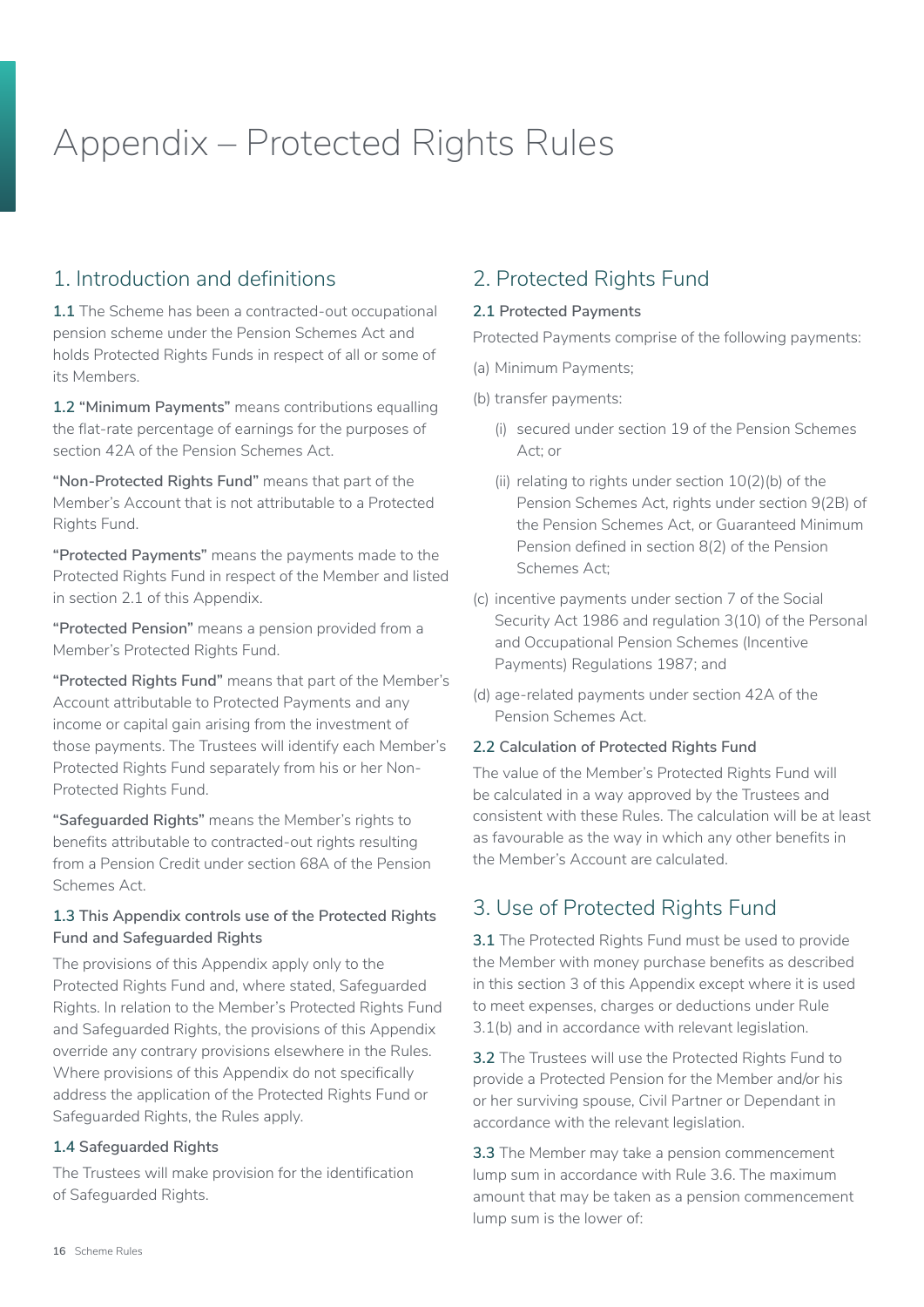- (a) 25% of the Member's Protected Rights Fund; and
- (b) the amount that represents the proportion (expressed in percentage terms) of the Protected Rights Fund which is equal to the percentage that the pension commencement lump sum drawn from the Non-Protected Rights Fund bears to that Fund.

**3.4** If a Member with a Protected Rights Fund dies before a Protected Pension is provided, the Trustees will take reasonable steps to find out whether the Member is survived by a spouse or Civil Partner.

- (a) If the Trustees find that the Member is survived by a spouse or Civil Partner, the Trustees will, as soon as practicable, use the Member's Protected Rights Fund to secure a pension for the surviving spouse or Civil Partner, unless the Trustees agree to pay a commutation lump sum in accordance with Rule 4.3.
- (b) If the Trustees find that the Member is not survived by a spouse or Civil Partner, the Trustees may pay the value of the Member's Protected Rights Fund to a person nominated in writing to the Trustees or, where there has been no nomination, to the Member's estate, or in any other manner as permitted under legislation.

**3.5** The Trustees will pay the Member's Protected Rights Fund as a lump sum on grounds of serious ill-health provided the Member's Non-Protected Rights Fund, if any, is also being paid as a lump sum under Rule 3.8. The Trustees will however designate half of the Member's Protected Rights Fund for the provision of a Dependant's pension for any surviving spouse or Civil Partner. The payment of this lump sum must comply with the provisions of Rule 3.8.

### 4. Use of Safeguarded Rights

Safeguarded Rights will be applied by the Trustees to provide benefits for the Member in accordance with relevant legislation.

### 5. Transfer of the Protected Rights Fund or Safeguarded Rights from the Scheme

**5.1** The Protected Rights Fund or Safeguarded Rights may be transferred to:

- (a) an Appropriate Personal Pension Scheme;
- (b) a contracted-out occupational pension scheme that is a Registered Pension Scheme; or
- (c) any other pension scheme permitted by law.

**5.2** The Trustees will transfer the Protected Rights Fund and Safeguarded Rights in accordance with relevant legislation including the Protected Rights (Transfer Payment) Regulations 1996. Where the Protected Rights Fund or Safeguarded Rights are transferred from the Scheme, the entire Member's Account must be transferred at the same time.

### 6. Transfer of Protected Rights or Safeguarded Rights to the Scheme

The Trustees will not accept a transfer of benefits described in section 2.1(b)(ii) of this Appendix, or any other contracted-out rights or Safeguarded Rights.

### 7. Legislation applicable to the Protected Rights Fund and Safeguarded Rights

The Trustees will administer the Protected Rights Fund and Safeguarded Rights and pay benefits in accordance with relevant legislation, if any, and in the absence of legislation requiring separate administration of the Protected Rights Fund or Safeguarded Rights, the Protected Rights Fund or Safeguarded Rights, as applicable, will be governed by the Rules disregarding this Appendix.